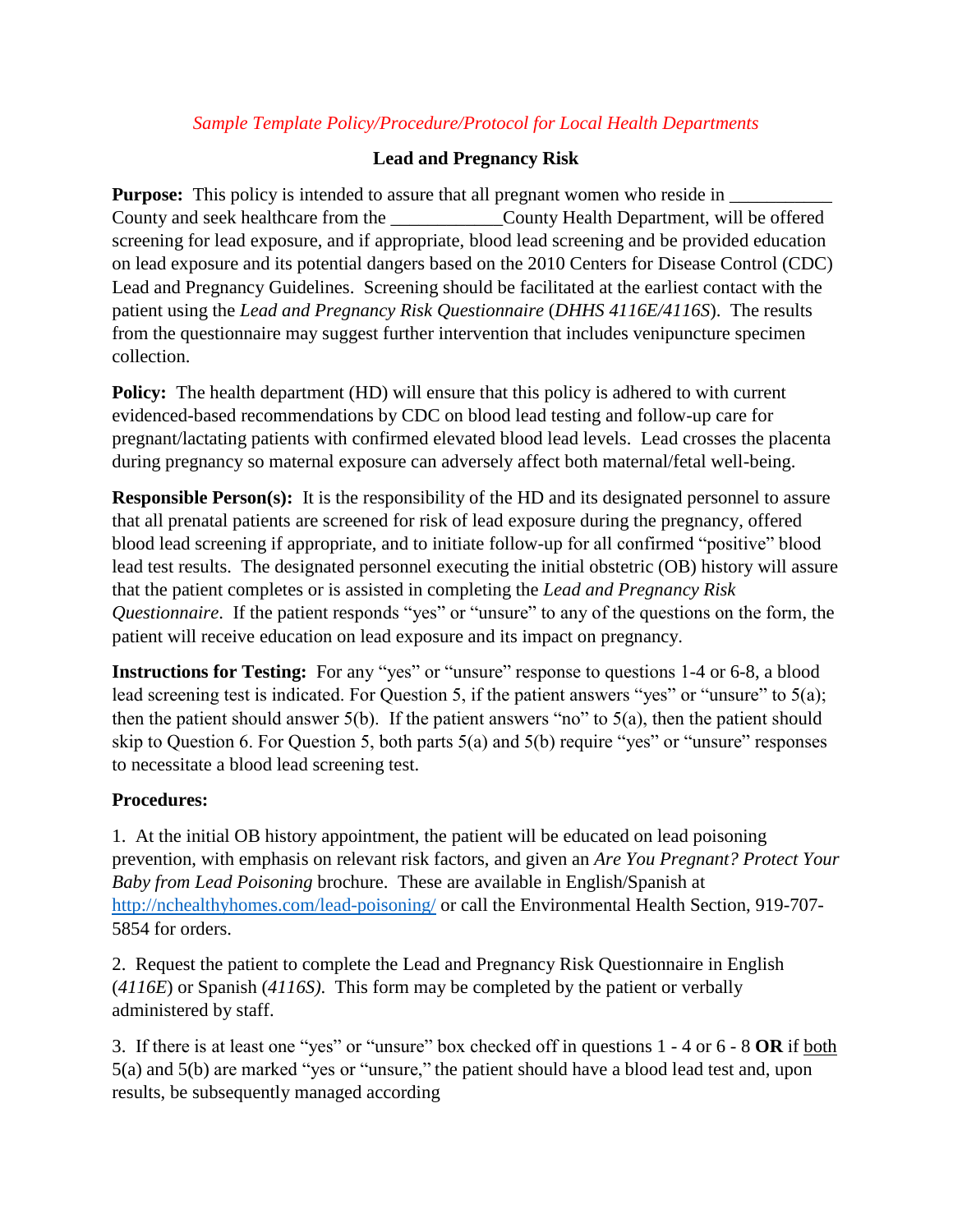4. If the patient agrees to testing, staff will facilitate the following steps for collecting a venous blood lead specimen for analysis at the NC State Laboratory of Public Health (NCSLPH).

- a. Capillary sample results and results from samples analyzed on a point-of-care blood lead analyzer will not be accepted for prenatal referrals.
- b. Venipuncture blood specimens are to be collected in a lavender-top tube.
- c. Ensure that order requisition is **only for lead** and that (*Form DHHS #3707*) accompanies specimen.
- d. Complete steps in collection that are consistent with internal laboratory processes. Assure that the specimen tube is labeled in accordance with [NCSLPH Label Format](https://slph.ncpublichealth.com/doc/HIS-HIV-SampleLabelFormatSpecs-ver1-3-KS.pdf)  [Specifications.](https://slph.ncpublichealth.com/doc/HIS-HIV-SampleLabelFormatSpecs-ver1-3-KS.pdf)
- e. Assure that the prenatal box is checked appropriately on (*Form DHHS #3707*) and that the provider's name and NPI is on the form.
- f. This is a cost-free service for only those patients who seek prenatal care through the health department. The specimen will be drawn at HD and analyzed at the NCSLPH.
- g. Send all blood lead specimens to the NCSLPH for testing, regardless of the patient's payor source. NCSLPH bills Medicaid directly for the blood lead test with the patient's Medicaid # included on the requisition form. Local health departments should not generate a bill for this test. NCSLPH does not maintain the capability to bill private insurance; therefore, NCSLPH does not request private, third-party insurance data from health departments. The cost of testing specimens on non-Medicaid patients is assumed by the NCSLPH. Currently, the cost of uninsured patient testing is covered by the revenues generated. The NCSLPH will continue to assess cost recovery on an annual basis.

5. Blood lead test results will be available electronically to the provider on record, regardless of the level, via NCSLPH Clinical and Environmental Lab Results (CELR) at [https://celr.ncpublichealth.com/index.](https://celr.ncpublichealth.com/index) The NCSLPH will call the provider on record if the blood lead level (BLL) result is  $\geq 5.00 \mu g/dL$ .

6. Results are to be reviewed by the HD provider in a timely manner.

7. Follow-up interventions begin with  $BLLs \ge 5.00$  micrograms per deciliter ( $\mu$ g/dL).

8. If the results are  $\geq 5.00 \mu g/dL$ , a confirmatory venous sample must be drawn and sent to the NCSLPH for analysis. The provider may initiate a referral for a home investigation, if the patient has two consecutive venous blood lead levels  $\geq 5.00 \mu g/dL$  within a 12-month period.

- 9. Initiation of Referral for Home Investigation
	- a. HD provider will write an order for recommended follow-up as indicated per CDC guidance.
	- b. **If patient has 2 consecutive venous blood lead test results ≥ 5.00 μg/dL within a 12 month period, the HD provider may initiate a referral for a home investigation**.
	- c. Fax a completed *[Environmental Referral Form](https://nchealthyhomes.com/files/2017/12/PrenatalLeadInvestigationReferralForm_FINAL_Dec2017.pdf)* to the North Carolina Childhood Lead Poisoning Prevention Program (NCCLPPP) using 919-841-4015.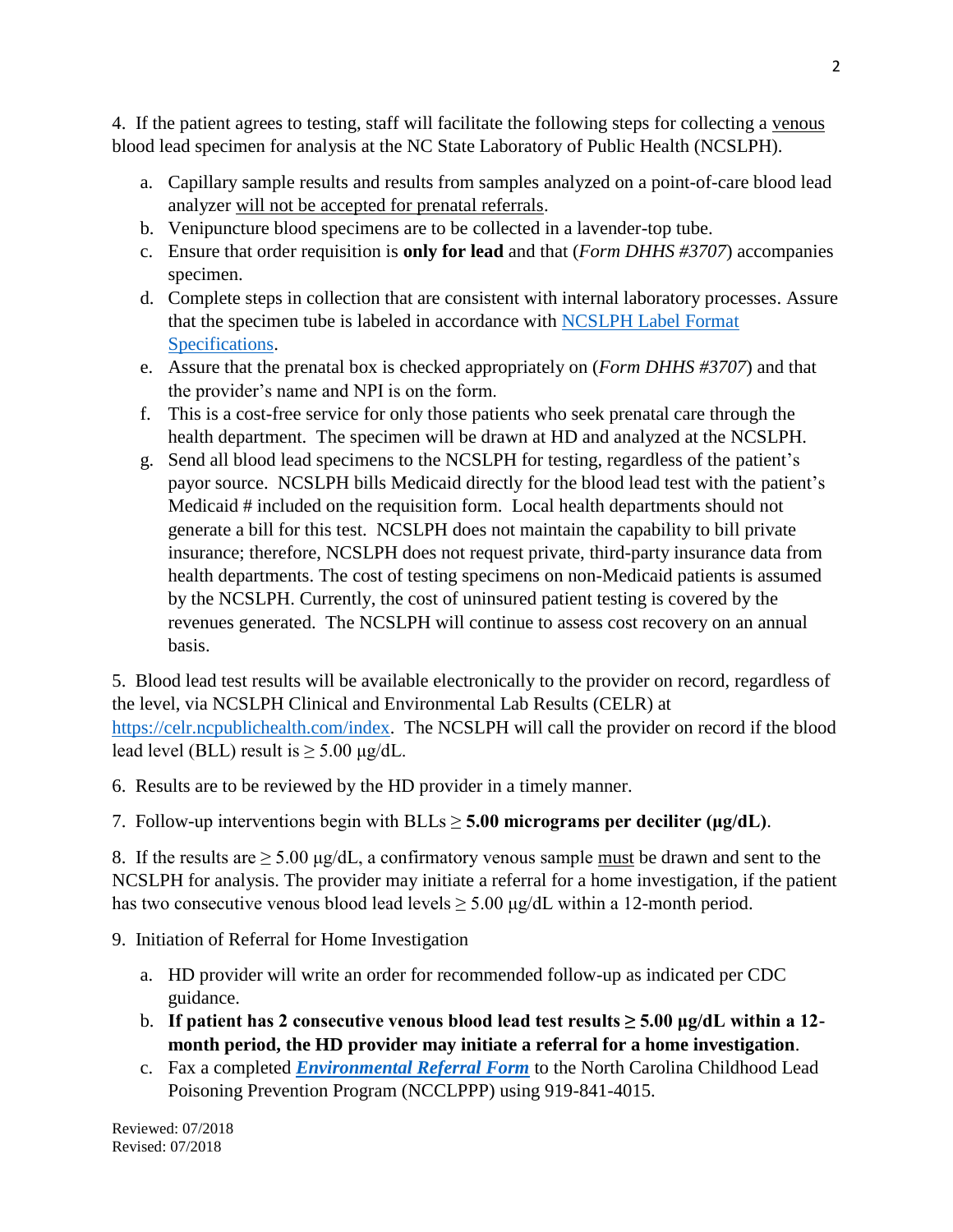d. For more information contact NCCLPPP at 919-707-5950.

10. Blood lead results should be shared with the patient in a timely manner with recommended follow-up care initiated per agency policy as outlined below.

| <b>BBL Results</b> | <b>Frequency of Follow-Up Testing</b>  | <b>Recommended interventions</b>                     |  |
|--------------------|----------------------------------------|------------------------------------------------------|--|
|                    |                                        | according to BLL in Pregnancy                        |  |
| $<$ 5 µg/dL        | No confirmatory or follow-up           | Educate on lead exposure<br>$\bullet$                |  |
|                    | testing necessary                      | sources and risk reduction                           |  |
| 5-9 $\mu$ g/dL     | Conduct confirmatory testing           | Above actions in addition to:                        |  |
|                    | within 1 month and follow-up           | Provide case management                              |  |
|                    | testing every 3 months for the         | Attempt to determine source of                       |  |
|                    | duration of the pregnancy until 2      | lead exposure (home, work,                           |  |
|                    | consecutive BLLs are $\leq$ 5.00 µg/dL | pica)                                                |  |
|                    |                                        | Counsel on strategies to reduce                      |  |
|                    | <b>Recommend that the baby's</b>       | exposure                                             |  |
|                    | pediatrician be alerted to the         | Assess for adequacy of patient's                     |  |
|                    | maternal elevated blood lead           | diet                                                 |  |
|                    | level.                                 | Provide prenatal vitamins and                        |  |
|                    |                                        | nutritional guidance<br>emphasizing adequate Calcium |  |
|                    |                                        | and Iron intake with Vitamin C                       |  |
|                    |                                        | to enhance absorption                                |  |
|                    |                                        | For occupationally exposed<br>$\bullet$              |  |
|                    |                                        | patients (yes to question #6 on                      |  |
|                    |                                        | questionnaire); review safe                          |  |
|                    |                                        | work practices: hand washing,                        |  |
|                    |                                        | showering before going home,                         |  |
|                    |                                        | proper laundering of work                            |  |
|                    |                                        | clothes                                              |  |
|                    |                                        | Provide patient with the                             |  |
|                    |                                        | following: "Lead Facts" (2                           |  |
|                    |                                        | sided) and "Lead and Your                            |  |
|                    |                                        | Occupation                                           |  |
|                    |                                        | If required by employment,<br>$\bullet$              |  |
|                    |                                        | encourage wearing a                                  |  |
|                    |                                        | clean/well-fitted respirator                         |  |
|                    |                                        | Consider contacting the                              |  |
|                    |                                        | employer about assistance with                       |  |
|                    |                                        | safe work practices                                  |  |
| $10-24 \mu g/dL$   | Conduct confirmatory testing           | Above actions in addition to:                        |  |
|                    | within 1 month and follow-up           | Recommend removal from                               |  |
|                    | testing monthly for the duration of    | workplace lead exposure                              |  |
|                    | the pregnancy until 2 consecutive      |                                                      |  |
|                    | BLLs are $\leq 5.00 \mu g/dL$          |                                                      |  |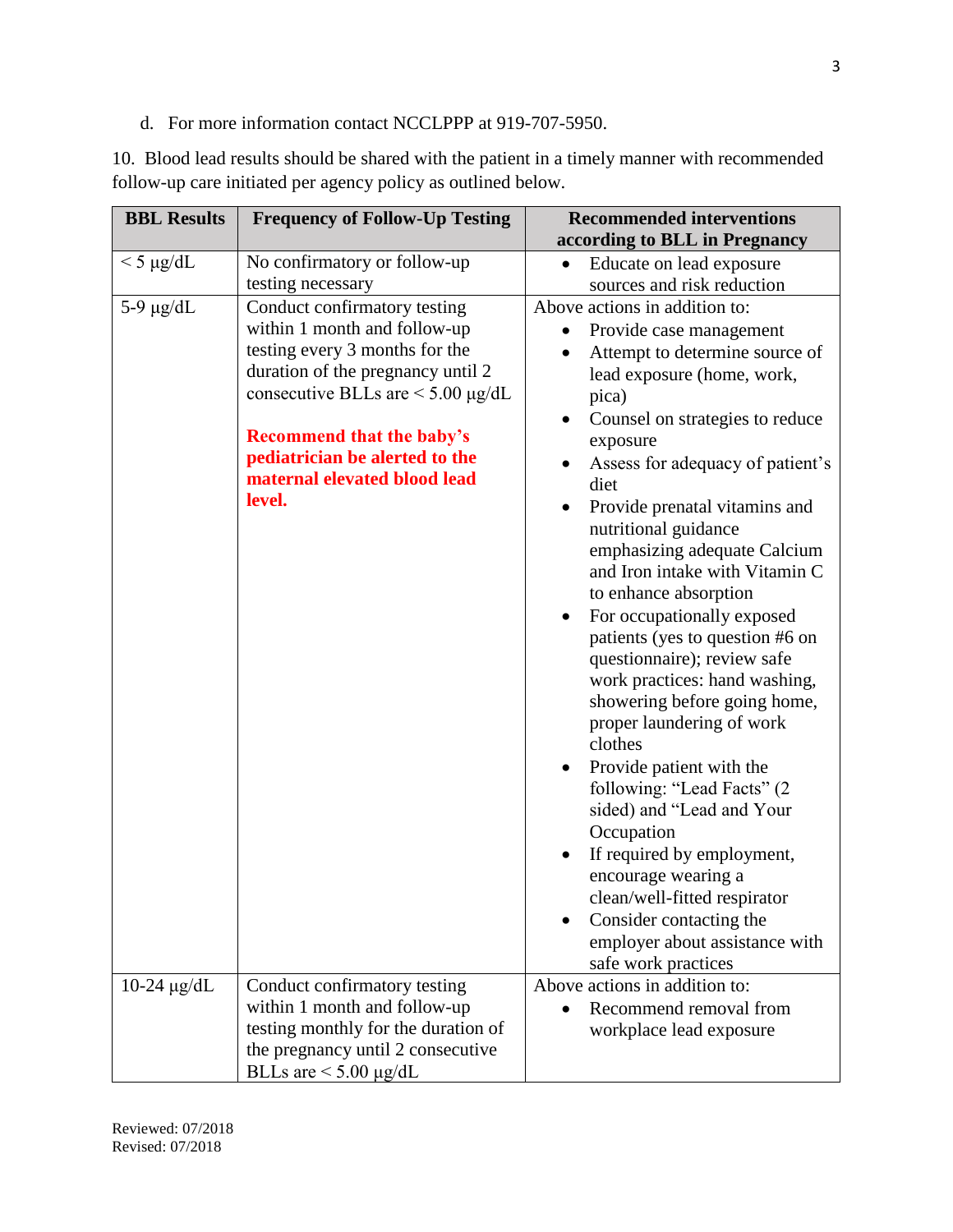| $25-44 \mu g/dL$ | Confirmatory test within 1-4 weeks<br>and follow-up testing monthly for<br>the duration of the pregnancy until<br>2 consecutive BLLs are $< 5.00$<br>$\mu$ g/dL                                                                                                                                                             | Above actions in addition to:<br><b>Advise not to breastfeed and</b><br>discard breastmilk if $BLL \geq$<br>$40 \mu g/dL$<br>Testing milk is not<br>$\bullet$<br>recommended |
|------------------|-----------------------------------------------------------------------------------------------------------------------------------------------------------------------------------------------------------------------------------------------------------------------------------------------------------------------------|------------------------------------------------------------------------------------------------------------------------------------------------------------------------------|
| $\geq$ 45 µg/dL  | Confirmatory test within 24 hours<br>and then at frequent intervals for<br>the duration of the pregnancy<br>depending on clinical interventions<br>and trend in BLLs<br>Should be considered and treated as<br>high-risk pregnancy<br>Patient may require having care<br>transferred to a high-risk obstetrical<br>practice | Above actions in addition to:<br>Consult or transfer to a provider<br>specializing in lead poisoning<br>therapy before considering<br>chelation for the patient              |

# **Contacts:**

Any additional questions regarding specimen collection, and/or reporting please contact Kate Koehler, Hemachemistry Unit Manager at (919) 807-8878.

For more information on lead in the home contact Health Hazards Unit, NC Division of Public Health at 919-707-5950.

For occupational health advice contact: Occupational and Environmental Epidemiology Branch, NC Division of Public Health, Raleigh, NC, 919-707-5900.